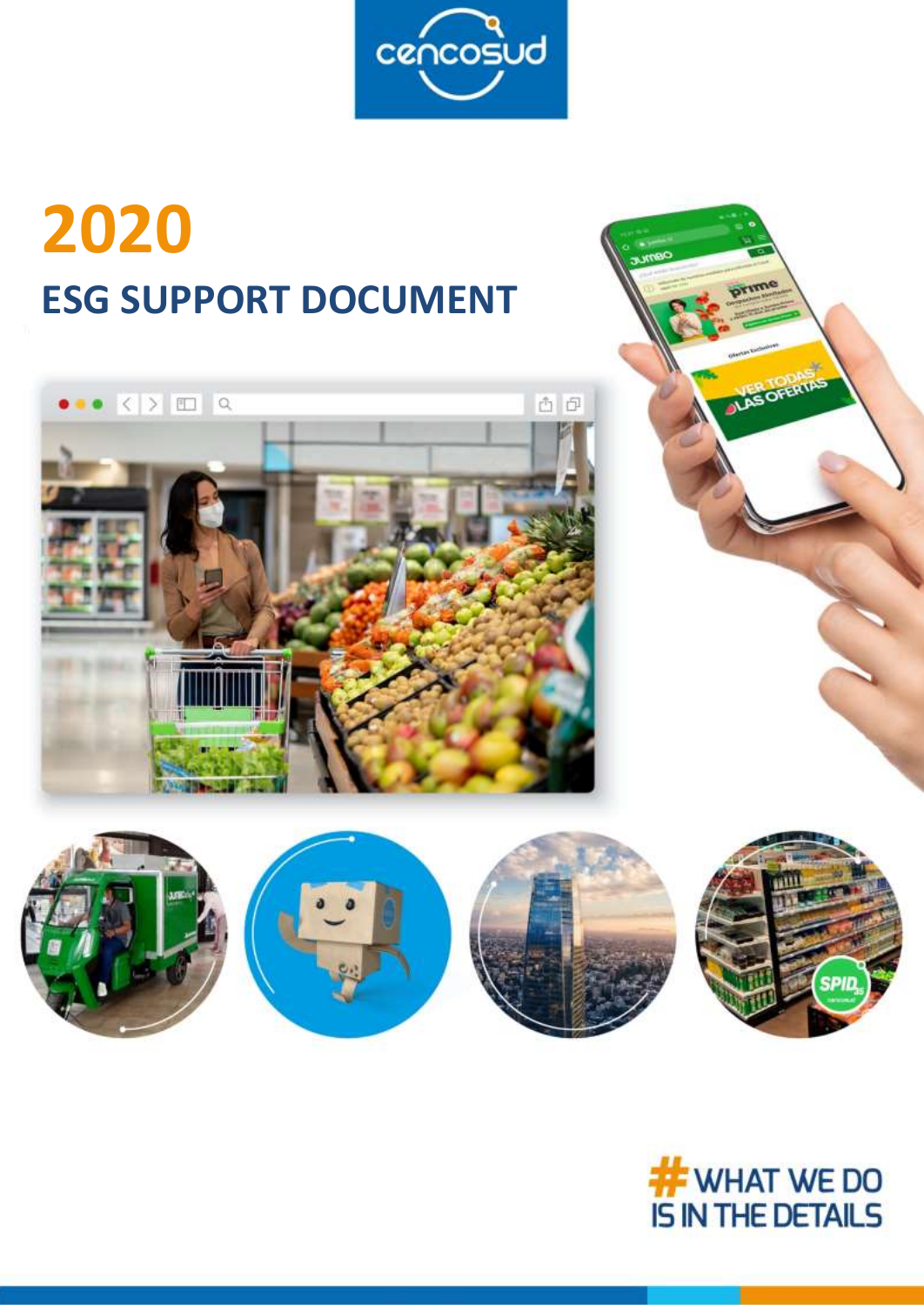# Index

#### **1. Economic Dimension**

- 1.1. Risk & Crisis Management
- 1.2. Policy Influence
- 1.3. Supply Chain Management

#### **2. Environmental Dimension**

- 2.1. Operational Eco-Efficiency
- 2.2. Food Loss and Waste
- 2.3. Packaging

#### **3. Social Dimension**

- 3.1. Labor Practice Indicators
- 3.2. Human Rights
- 3.3. Human Capital Development
- 3.4. Talent Attraction & Retention
- 3.5. Corporate Citizenship & Philanthropy
- 3.6. Occupational Health & Safety

## **4. Verification Letter**

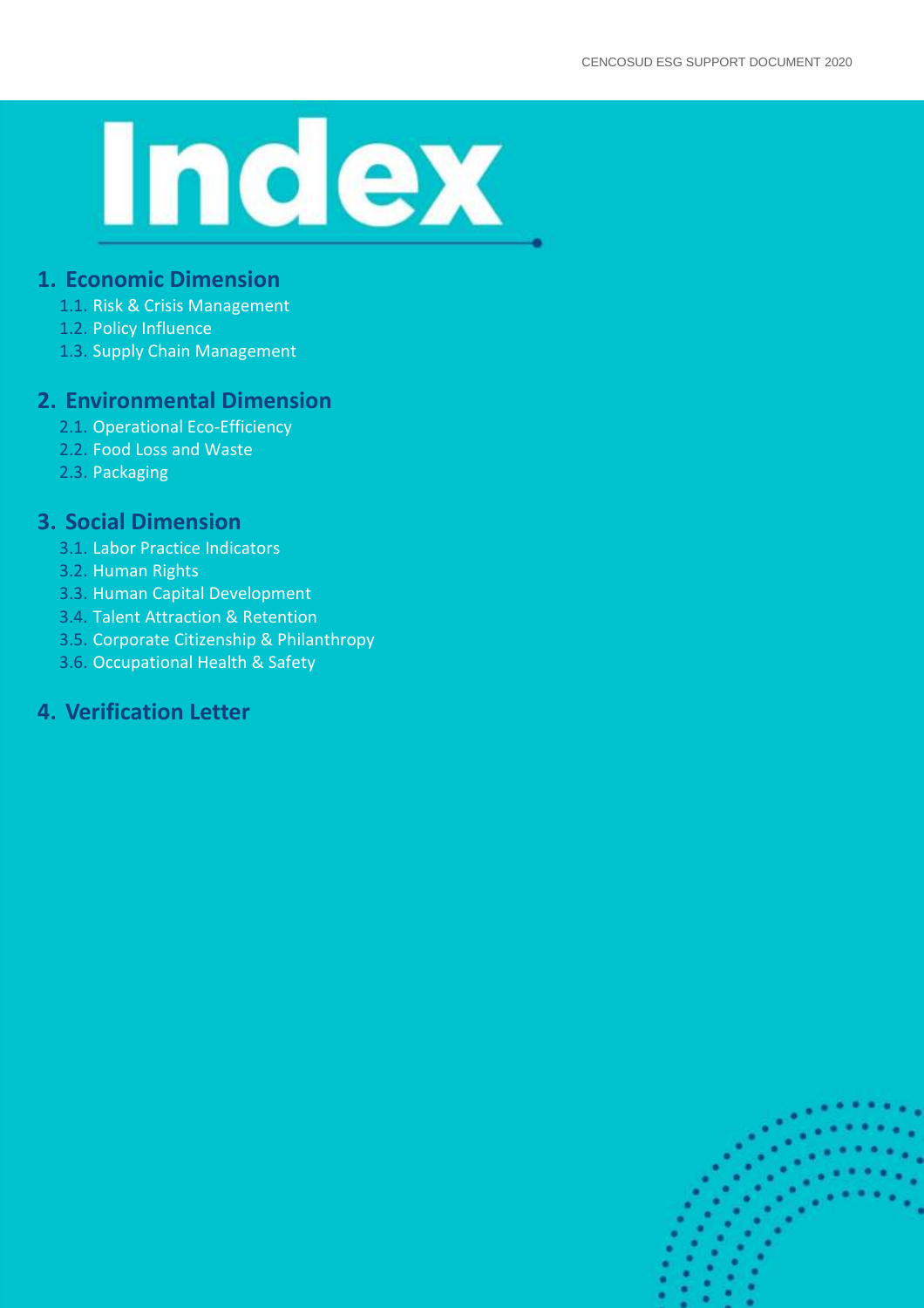$\bullet$ 

# **01. Economic Dimension**

#### **1.1. Risk & Crisis Management**

GRI 102-15; GRI 201-2; DJSI 1.3.3

| <b>Risk</b>    | Cathegory     | Description                | Impact                                                                         | <b>Mitigating Actions</b>  |
|----------------|---------------|----------------------------|--------------------------------------------------------------------------------|----------------------------|
|                |               |                            |                                                                                |                            |
| Digitalization | Technological | About two-thirds of        | Threats, vulnerabilities and                                                   | Cencosud has a             |
| and            |               | mankind owns a mobile      | potential incidents that could                                                 | Cybersecurity Program,     |
| Cybersecurity  |               | device, which has          | affect our processes and                                                       | which consist on a set of  |
|                |               | allowed more people to     | technological platforms.                                                       | projects aimed at          |
|                |               |                            | be connected and has led The rise in online transactions                       | preventing, detecting      |
|                |               |                            | to a change in the use of has increased the risk and                           | and responding to          |
|                |               |                            | different communication likelihood of cyberattacks.                            | internal and/or external   |
|                |               |                            | and transaction channels. Loss of operating days, given that computer attacks. |                            |
|                |               | Cencosud operates in a     | the physical and logistical                                                    | Deployment of new          |
|                |               | highly competitive,        | infrastructure may be affected,                                                | technologies to provide    |
|                |               | complex and constantly     | to meet the supply to the                                                      | protection to our          |
|                |               | changing environment.      | countries in which the Company                                                 | collaborative              |
|                |               | Given this, governance     | is present.                                                                    | environment in the         |
|                |               | and security protocols     |                                                                                | cloud and strengthen       |
|                |               | must be constantly         |                                                                                | the care of digital        |
|                |               | updated to reflect         |                                                                                | identity.                  |
|                |               | changes in technology      |                                                                                | Accompaniment of the       |
|                |               | and potential risks to     |                                                                                | expansion of our e-        |
|                |               | ensure the availability of |                                                                                | commerce strategy,         |
|                |               | all Cencosud systems and   |                                                                                | seeking a safe             |
|                |               | follow the growth          |                                                                                | omnichannel experience     |
|                |               | strategy with greater      |                                                                                | for our customers.         |
|                |               | speed, flexibility and     |                                                                                | We increased our           |
|                |               | operational efficiency     |                                                                                | security event             |
|                |               | Customer trust is          |                                                                                | monitoring and analysis    |
|                |               | important, so it           |                                                                                | capabilities through a     |
|                |               | recognizes its             |                                                                                | world-class managed        |
|                |               | responsibility to protect  |                                                                                | security service (Security |
|                |               | the business information   |                                                                                | Operation Center, SOC).    |
|                |               | and data that is shared    |                                                                                |                            |
|                |               | with the Company, and      |                                                                                |                            |
|                |               | we are strongly            |                                                                                |                            |
|                |               | committed to ensuring      |                                                                                |                            |
|                |               | the availability of all    |                                                                                |                            |
|                |               | services that guarantee    |                                                                                |                            |
|                |               | the best shopping          |                                                                                |                            |
|                |               | experience for customers   |                                                                                |                            |
|                |               | in each of the available   |                                                                                |                            |
|                |               | channels.                  |                                                                                |                            |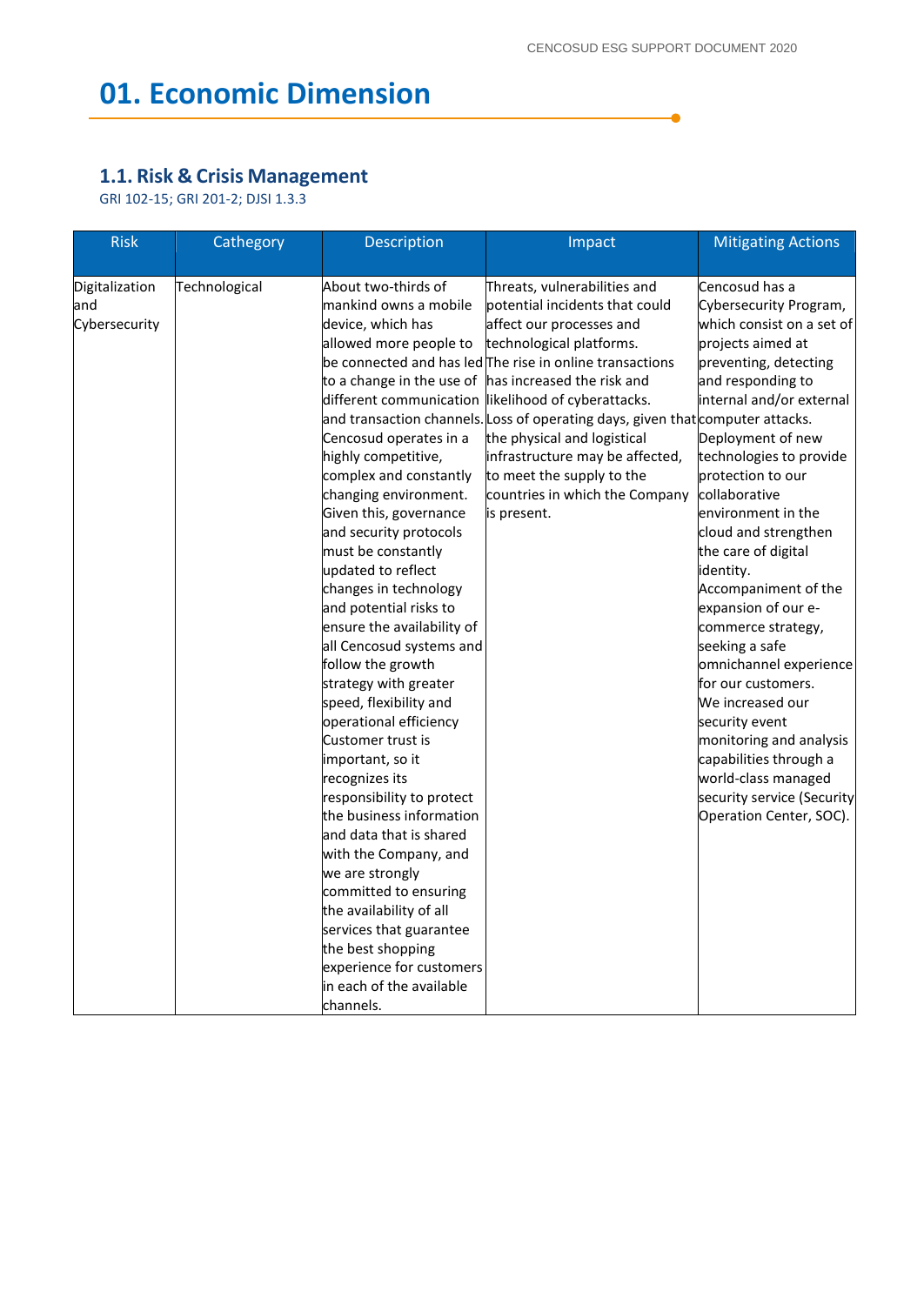CENCOSUD ESG SUPPORT DOCUMENT 2020

| <b>Risk</b>                                    | Cathegory | <b>Description</b>                                                                                                                                                                                                                                                                                                                                                                                                                   | Impact                                                                                                                                                                                                                                                                                                                                                                                                                           | <b>Mitigating Actions</b>                                                                                                                                                                                                                                                                                  |
|------------------------------------------------|-----------|--------------------------------------------------------------------------------------------------------------------------------------------------------------------------------------------------------------------------------------------------------------------------------------------------------------------------------------------------------------------------------------------------------------------------------------|----------------------------------------------------------------------------------------------------------------------------------------------------------------------------------------------------------------------------------------------------------------------------------------------------------------------------------------------------------------------------------------------------------------------------------|------------------------------------------------------------------------------------------------------------------------------------------------------------------------------------------------------------------------------------------------------------------------------------------------------------|
| Climate Change Environmental<br><b>Threats</b> |           | The challenge of climate<br>change requires joint<br>action and commitment<br>from various actors,<br>citizens.<br>The physical impacts<br>related to climate change breakdowns in transport<br>countries where<br>Cencosud operates.<br>Likewise, regulatory<br>threats point to the<br>definition of unilateral<br>measures that require<br>the adoption of measures<br>to adapt and mitigate the<br>effects of global<br>warming. | Events of water scarcity and<br>increased risk of flooding,<br>depending on geographical<br>areas, with an impact on water<br>countries, companies and quality, directly impacting local<br>suppliers and operations.<br>Damage to infrastructure and<br>will affect differently the networks affecting the logistics<br>chain as a result of extreme<br>weather events.<br>Increased exposure to emissions<br>taxes and levies. | Implementation of<br>audits and energy<br>efficiency plans in our<br>facilities.<br>Insertion of renewable<br>energies via purchase in<br>the electricity market or<br>at the level of<br>operations as a free<br>customer.<br>Implementation of<br>efficient means of<br>transport with low<br>emissions. |

# **1.2. Policy Influence**

DJSI 1.6.1

| Amounts [CLP]      | 2017        | 2018        | 2019        | 2020        |
|--------------------|-------------|-------------|-------------|-------------|
| Trade associations | 436,887,390 | 453,696,005 | 513,833,032 | 293,685,562 |

| Organization         | Description                                                                                                                                                                                                                                                                                                                                                                                                                                                                                                                                                                                                                                                                                                                                                                                                                                                                                                                                    | <b>Contribution 2020</b><br>[CLP] |
|----------------------|------------------------------------------------------------------------------------------------------------------------------------------------------------------------------------------------------------------------------------------------------------------------------------------------------------------------------------------------------------------------------------------------------------------------------------------------------------------------------------------------------------------------------------------------------------------------------------------------------------------------------------------------------------------------------------------------------------------------------------------------------------------------------------------------------------------------------------------------------------------------------------------------------------------------------------------------|-----------------------------------|
| <b>ASACH (Chile)</b> | The Supermarket Association is a non-profit trade union<br>organization, open to all supermarkets in Chile. The organization,<br>while promoting free competition, manages initiatives (own or in<br>collaboration) which contribute to the development of the<br>supermarket industry, and enhance people's quality of life and the<br>sustainable development of the country. The Association places<br>special emphasis on food and product safety, quality of service to<br>consumers, workforce, as well as potential innovations that can<br>improve the productivity of the industry as a whole. In addition, the<br>organization represents the industry in all regulatory processes. The<br>Association generates technical knowledge on good practices in<br>compliance with labor, environmental, health and other regulations<br>that govern the industry.                                                                         | 44,594,124                        |
| <b>SOFOFA</b>        | The SOFOFA is a non-profit Trade Union Federation, which brings<br>together companies and organizations linked to the Chilean industrial<br>sector. The union groups 22 business associations from all regions of<br>the country and more than 160 member companies. It also brings<br>together 47 sectoral unions, which represent the main sectors of the<br>Chilean economy. SOFOFA exists to promote together (with our<br>companies and associated associations) the evolution and value of<br>the country's companies, and to mobilize its contribution in the<br>construction of public policies for a more developed, sustainable and<br>inclusive Chile. SOFOFA promotes sustainable development,<br>proposing policies that encourage investment, entrepreneurship,<br>permanent training, employment and insertion in private activity<br>along with stimulating its initiatives, the free market and openness to<br>foreign trade. | 38,064,627                        |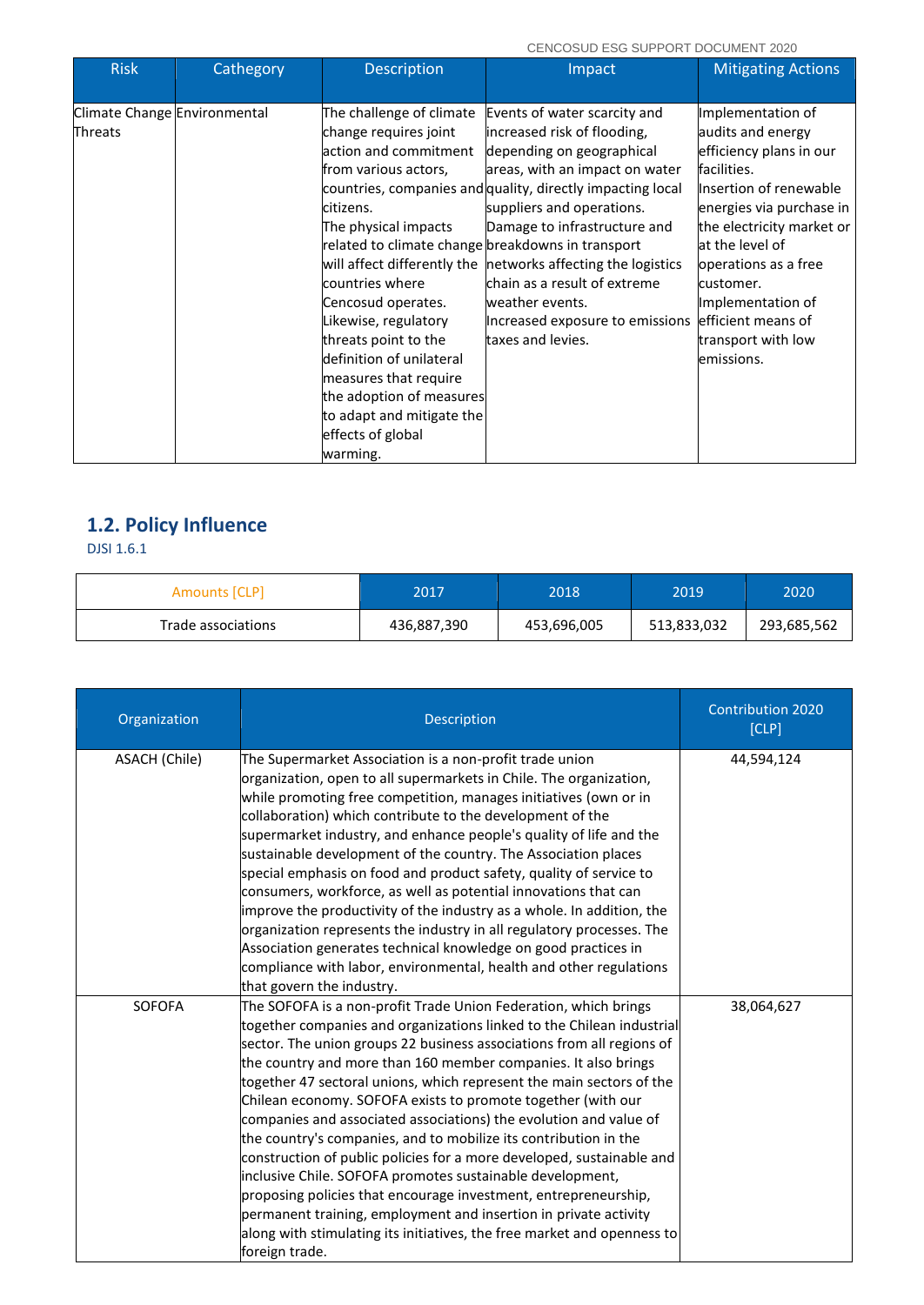Cencosud does not contribute to political campaigns, political, lobby or commercial organizations or any other tax-exempt groups. (GRI 415-1)

#### **1.3. Supply Chain Management**

# **ESG Integration in Supply Chain management**

GRI 414-1; GRI 308-1; DJSI 1.7.6

|                  | <b>Description</b>                                                                                 | Target | Target year |
|------------------|----------------------------------------------------------------------------------------------------|--------|-------------|
| KPI 1            | % of suppliers evaluated according to                                                              |        |             |
|                  | Cencosud criteria                                                                                  | 100%   | 2020        |
| KPI <sub>2</sub> | % of suppliers of fruits, vegetables, organics,<br>dried fruit, prepared vegetables and others are |        |             |
|                  | audited.                                                                                           | 100%   | 2020        |
| KPI <sub>3</sub> | % of what is sold in the fish market has the                                                       |        |             |
|                  | blue seal (traceability of fresh fish).                                                            | 100%   | 2020        |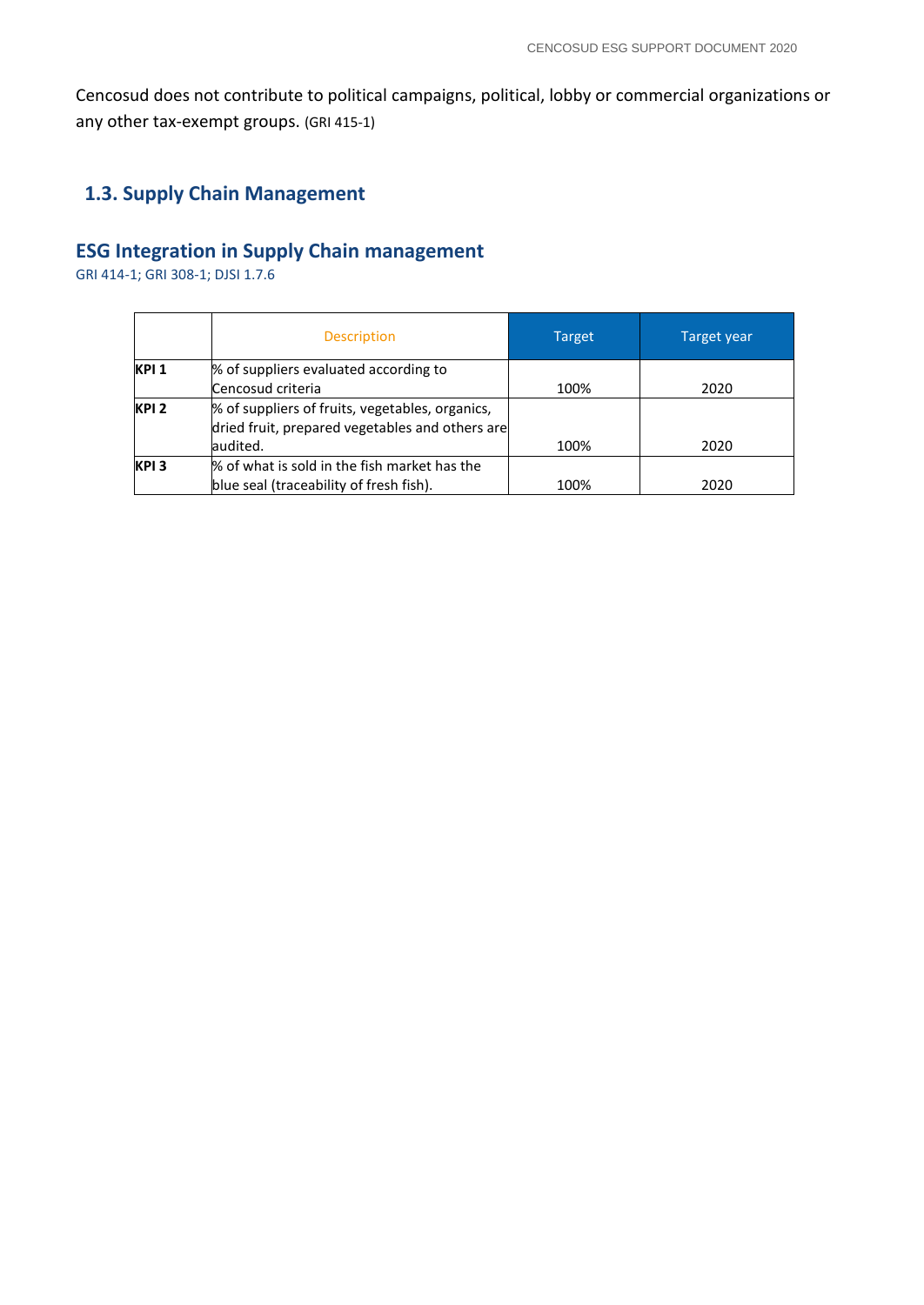# **02. Environmental Dimension**

#### **2.1. Operational Eco-Efficiency**

#### **2.1.1 Carbon Footprint**

GRI 305-1; GRI 305-2; GRI 305-3; DJSI 2.3.1; DJSI 2.3.2

| <b>Total</b><br><del>.</del><br>$\sim$ $\sim$ | 364,238<br>$\cdots$ | 1,174,025 | 2,770,385 | 2,034,664 |
|-----------------------------------------------|---------------------|-----------|-----------|-----------|
| $\bullet$ Scope 3                             | N/A                 | N/A       | 105,611   | 105,271   |
| $\bullet$ Scope 2                             | 215,515             | 486,417   | 388,986   | 310,297   |
| $\bullet$ Scope 1                             | 148,723             | 687,608   | 2,275,788 | 1,619,096 |
| <b>TON CO2</b>                                | 2017                | 2018      | 2019      | 2020      |

N/A: Information not available

Scope 1 includes emissions from stationary sources, emissions from mobile sources (Only Argentina and Brazil and fugitive emissions).

Scope 2 includes power purchasing.

Scope 3 includes drinking water consumption and partial waste treatment

The carbon footprint is verified externally.

#### **2.1.2 Energy**

GRI 302-1; GRI 302-2; DJSI 2.3.3

| <b>MWH</b>                  | 2017    | 2018      | 2019      | 2020      |
|-----------------------------|---------|-----------|-----------|-----------|
| • Non-renewable fuels       | 47,460  | 146,382   | 189,928   | 153,177   |
| • Non-renewable electricity | 555,883 | 1,613,978 | 1,353,671 | 1,135,043 |
| <b>Total</b>                | 603,343 | 1,760,360 | 1,543,599 | 1,288,220 |

Data as of 2018 cover all Cencosud operations

|                  | 2017           | 2018           | 2019           | 2020           |
|------------------|----------------|----------------|----------------|----------------|
| • Cost of Energy | 35,558,592,113 | 30,850,246,555 | 30,633,036,691 | 27,265,157,010 |

Costs correspond only to Chile

#### **2.1.3 Water**

GRI 303-5; DJSI 2.3.4

| <b>Millions M3</b>       | 2017 | 2018 | 2019 | 2020 |
|--------------------------|------|------|------|------|
| • Municipal Water Supply | 4.63 | 5.26 | 4.25 | 3.96 |

Data as of 2018 cover all Cencosud operations.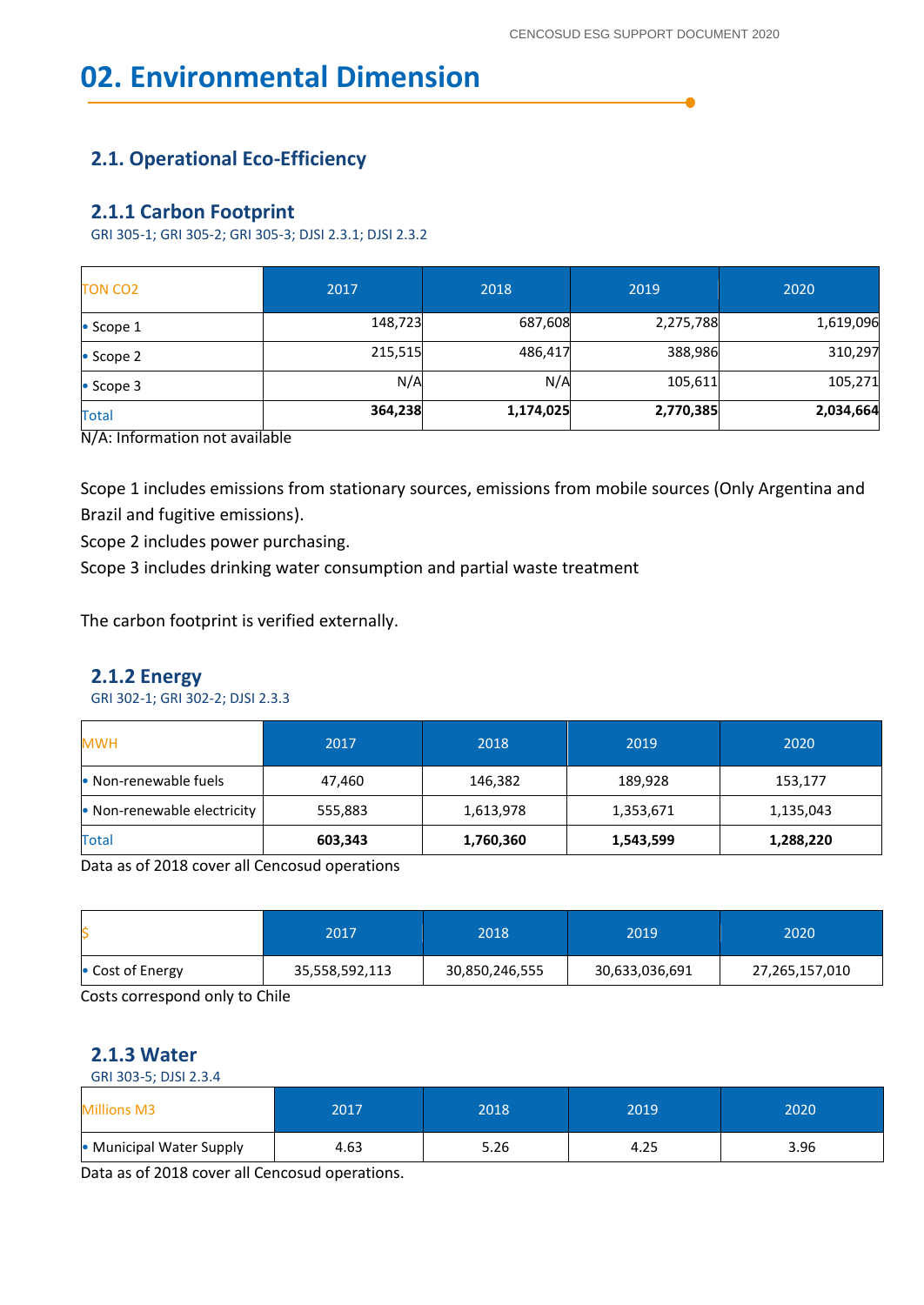#### **2.1.4 Waste**

GRI 301-2; DJSI 2.3.5

| <b>TON</b>                  | 2017    | 2018    | 2019    | 2020    |
|-----------------------------|---------|---------|---------|---------|
| $\bullet$ Waste generated   | 623,668 | 115,257 | 261,196 | 285,453 |
| • Waste recycled            | 190,625 | 62,229  | 64,200  | 71,530  |
| <b>Total Waste Disposed</b> | 433,043 | 53,028  | 196,996 | 213,923 |

The year 2018 was not audited due to lack of data. For 2019 and 2020 the total number of wastes is not counted and not all premises have the quantities generated.

#### **2.2. Food Loss and Waste**

| <b>Food Loss and Waste</b>                                                         | 2017     | 2018   | 2019   | 2020     |
|------------------------------------------------------------------------------------|----------|--------|--------|----------|
| • Total weight of all food<br>loss & waste                                         | N/A      | N/A    | N/A    |          |
| • Total weight of food<br>loss & waste volumes<br>used for alternative<br>purposes | N/A      | 504.96 | 613.13 | 1,335.07 |
| • Total Discarded                                                                  | N/A      | N/A    | N/A    | N/A      |
| • Food loss & waste<br>lintensity                                                  | N/A      | N/A    | N/A    | N/A      |
| • Coverage<br><del>.</del>                                                         | N/A<br>. | 68%    | 29%    | 87%      |

N/A: Information not available

Coverage for 2018 includes Argentina and Chile, for 2019 Argentina and Perú, and for 2020 Argentina, Chile, Colombia and Perú and is calculated as % of revenues.

#### **2.3. Packaging**

GRI 301-3; DJSI 2.8.2

| <b>Packaging Materials</b>                  | Coverage | Packaging<br><b>Materials</b> |
|---------------------------------------------|----------|-------------------------------|
| Wood/Paper fiber packaging                  | 72.65    | 23,473.23                     |
| Metal (e.g. aluminum or steel)<br>packaging | 72.65    | 1,320.66                      |
| Glass packaging                             | 72.65    | 2,654.93                      |

#### GRI 301-3; DJSI 2.8.2

| <b>Plastic Packaging</b>                    | FY 2017 | <b>FY 2018</b> | FY 2019 | <b>FY 2020</b> |
|---------------------------------------------|---------|----------------|---------|----------------|
|                                             |         |                |         |                |
| A. Total weight (tonnes) of all plastic     |         |                |         |                |
| packaging                                   | 1,908   | 2,055          | 1,989   | 3,640.83       |
| B. Percentage of recyclable plastic         |         |                |         |                |
| packaging (as a % of the total weight of    |         |                |         |                |
| all plastic packaging)                      | 43      | 43             | 45      | 64.37          |
| C. Percentage of compostable plastic        |         |                |         |                |
| packaging (as a % of the total weight of    |         |                |         |                |
| all plastic packaging)                      |         |                | 43      | 0              |
| D. Percentage of recycled content within    |         |                |         |                |
| your plastic packaging (as a % of the total |         |                |         |                |
| weight of all plastic packaging)            |         |                |         | 0              |
| Coverage (as a % of cost of goods sold)     | 100     | 100            | 100     | 72.65%         |

There was a change in the methodology for data collection in 2020, in order to compile more accurate information.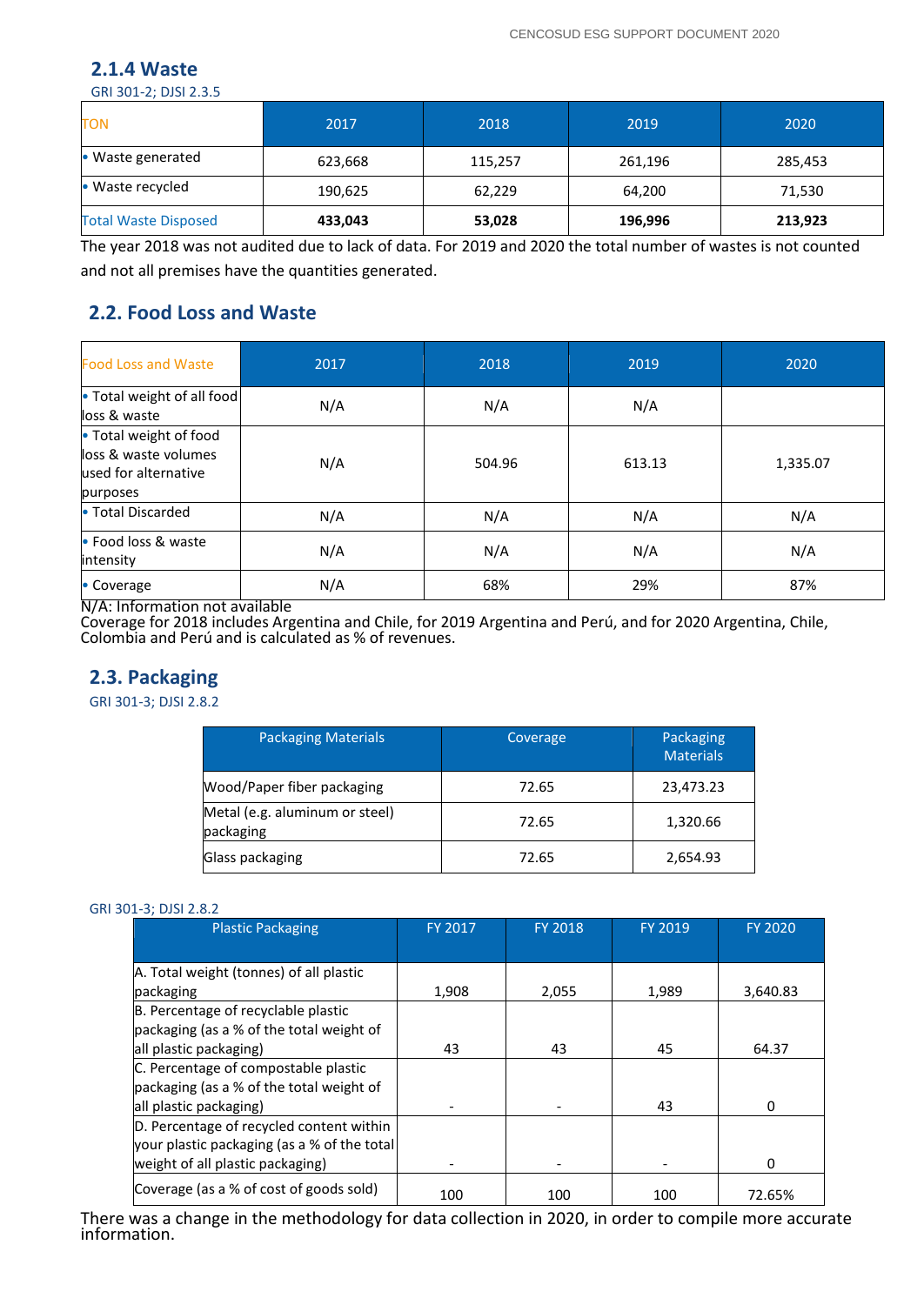▲

#### **3.1. Labor Practice Indicators**

#### **3.1.1 Workforce Breakdown: Gender**

GRI 405-1; DJSI 3.2.2

| <b>Diversity Indicator</b>                                                                                                                                                      | Percentage (0 - 100%) |
|---------------------------------------------------------------------------------------------------------------------------------------------------------------------------------|-----------------------|
| Share of women in total workforce (as % of total workforce)                                                                                                                     | 50.75                 |
| Share of women in all management positions, including junior, middle and top management (as %<br>of total management positions)                                                 | 18.9                  |
| Share of women in junior management positions, i.e. first level of management (as % of total<br>junior management positions)                                                    | 26.57                 |
| Share of women in top management positions, i.e. maximum two levels away from the CEO or<br>comparable positions (as % of total top management positions)                       | 6.67                  |
| Share of women in management positions in revenue-generating functions (e.g. sales) as % of all<br>such managers (i.e. excluding support functions such as HR, IT, Legal, etc.) | 0                     |
| Share of women in STEM-related positions (as % of total STEM positions                                                                                                          | 22.83                 |

#### **3.1.2 Workforce Breakdown: Race/ Ethnicity & Nationality**

GRI 405-1; DJSI 3.2.3

| Breakdown based on, please<br>specify:<br>Nationality | Share in total workforce<br>(as % of total workforce) | Share in all management positions, including junior,<br>middle and senior management<br>(as % of total management workforce): |
|-------------------------------------------------------|-------------------------------------------------------|-------------------------------------------------------------------------------------------------------------------------------|
| <b>Chilean</b>                                        | 40                                                    | 35.8                                                                                                                          |
| Argentinian                                           | 17.7                                                  | 25.5                                                                                                                          |
| <b>Brasilian</b>                                      | 19.5                                                  | 10.8                                                                                                                          |
| Peruvian                                              | 10.6                                                  |                                                                                                                               |
| Colombian                                             | 10                                                    | 15.9                                                                                                                          |
| <b>Other</b>                                          | 2.2                                                   |                                                                                                                               |

## **3.1.3 Workforce Breakdown: Other Minorities**

GRI 405-1; DJSI 3.2.4

| <b>Diversity Indicator</b> | % of FTEs | <b>Coverage</b> |
|----------------------------|-----------|-----------------|
| People with disability     | 1.89      | >75% of FTEs    |
| Age groups:                |           | >75% of FTEs    |
| <30 years old              | 30.1      |                 |
| 30-50 years old            | 56        |                 |
| >50 years old              | 13.8      |                 |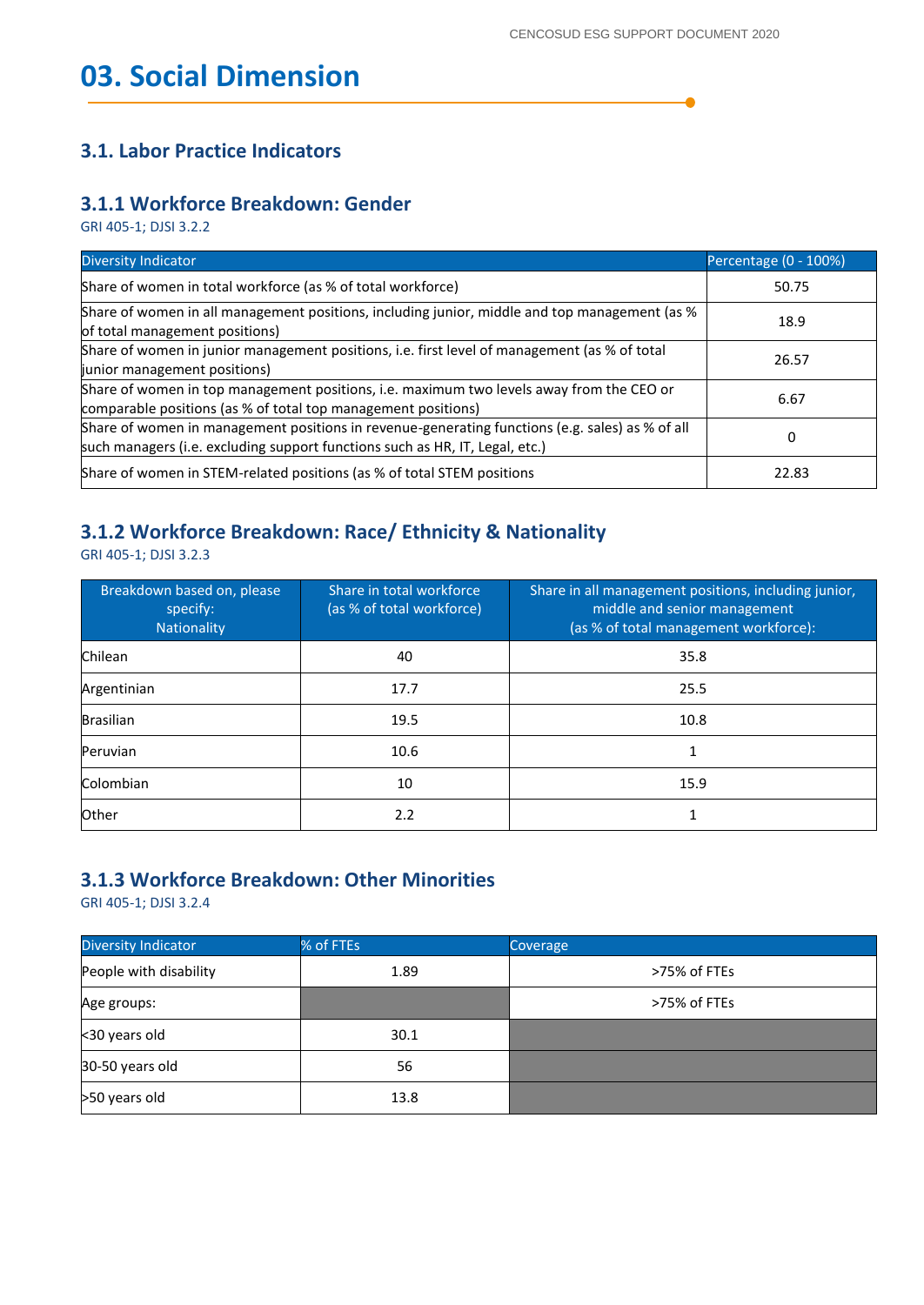#### **3.1.4 Gender Pay Indicators**

GRI 405-2; DJSI 3.2.5

| <b>Employee Level</b>                                     | <b>Average Women Salary</b> | <b>Average Men Salary</b> |
|-----------------------------------------------------------|-----------------------------|---------------------------|
| Executive level (base salary only)                        | N/A                         | 10,2696,055               |
| Executive level (base salary +<br>other cash incentives)  | N/A                         | 18,374,1284               |
| Management level (base salary<br>only)                    | 78,936,392                  | 79,461,621                |
| Management level (base salary +<br>other cash incentives) | 109,539,871                 | 109,881,309               |
| Non-management level<br>$\overline{\phantom{a}}$          | 17,663,683                  | 22,650,582                |

N/A: Information not available

#### **3.2. Human Rights**

#### **3.2.1 Due Diligence**

GRI 412-1; DJSI 3.3.2

1. Please provide public supporting evidence of a risk mapping or other forms of assessment to identify areas of potential risk:

To implement the Principles and provide a framework for reporting on this issue corporately, the UN Guiding Principles Reporting Framework (UNGP Framework) was used as a guide.

- The due diligence process begins by identifying the current and potential adverse human rights impacts in which the company may be involved. The goal is to understand the negative impacts on specific stakeholders, given a specific operational context
- Based on a universe of 32 human rights listed in the UNGP framework of the UNGP, a short list of 11 human rights grouped into 6 categories was reached.
- The analysis included various sources of information: literature review, internal documentation and interviews in the areas of Human Resources, Marketing, Quality, Procurement, Information Security, Sustainability and Legal.
	- Identifying and categorizing potential human rights affected.
	- Describing the potential human rights affected and their risks.
	- Focus: Assessing impacts in two dimensions: Seriousness and Priority
	- Management: analyzing gaps
- Scope of operations: Own Operations and Suppliers
- Stakeholders considered: Workers, Suppliers and Customers
- 2. Actual or potential human rights issues covered:

JUMBO POTENTIAL RISKS LIST

- Health & Safety: Right to life, health, adequate standard of living
- Working Conditions and Social Security: Right to work, decent conditions, not to be subjected to slavery, servitude or forced labor
- Child and force labor
- Freedom of association: freedom of assembly. Association, rights to join trade unions, strike
- Equality and non-discrimination: equality before the law, right to non-discrimination, freedom of thought, conscience, religion
- Privacy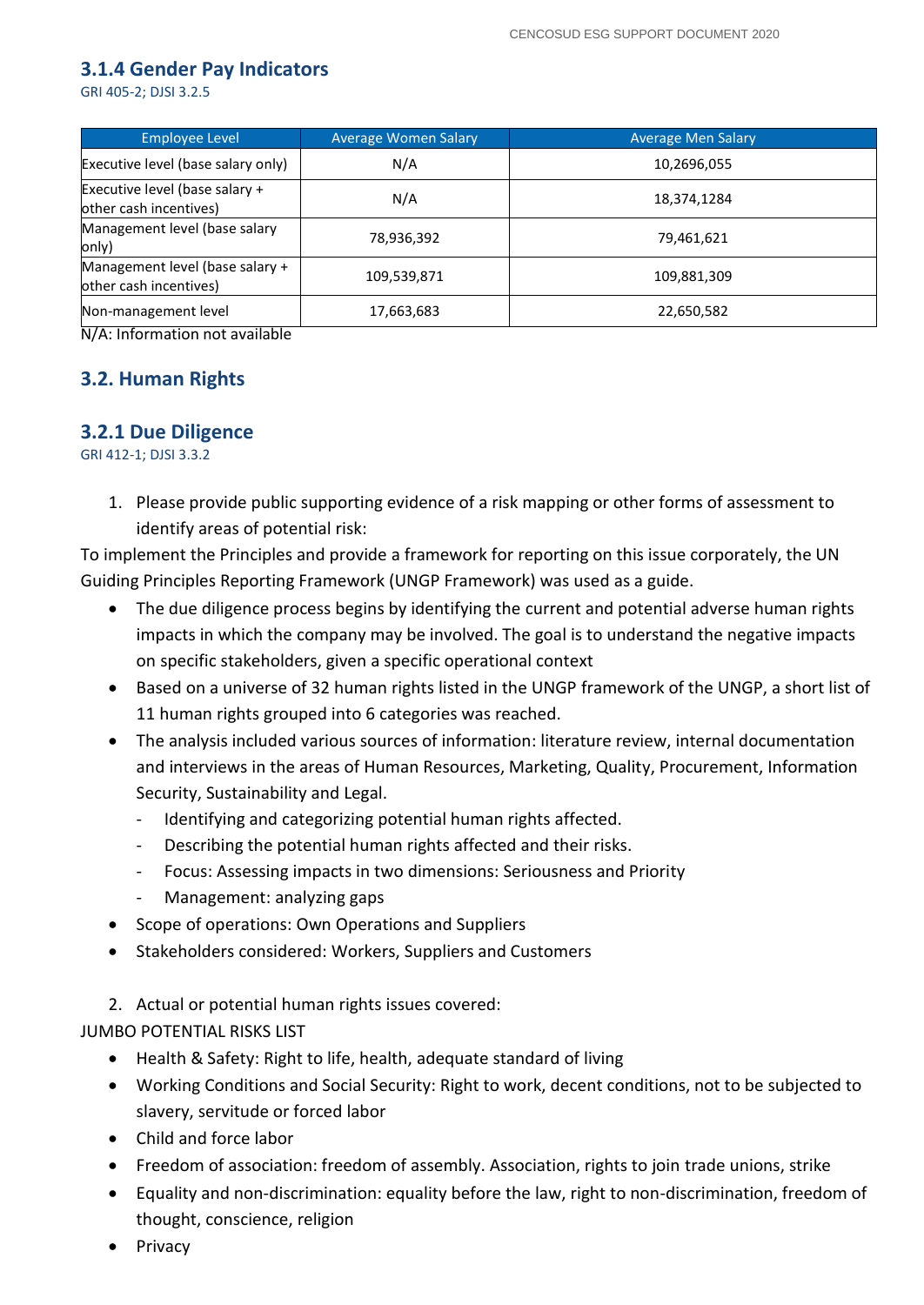3. Groups at risk of human rights issues covered:

Stakeholders Considered: Workers, Suppliers and Customers

#### **3.3. Human Capital Development**

#### **3.3.1 Training & Development Inputs**

GRI 403-5; GRI 404-2; GRI 412-2; DJSI 3.4.1

| Average hours per FTE of training  <br>and development                      | Hours | 7.41   |
|-----------------------------------------------------------------------------|-------|--------|
| Average amount spent per FTE on Monetary Units<br>training and development. |       | 15,052 |

#### **3.4. Talent Attraction & Retention**

#### **3.4.1 Hiring**

GRI 401-1; DJSI 3.5.1

| <b>Hiring</b>                                                                       | 2017   | 2018   | 2019   | 2020   |
|-------------------------------------------------------------------------------------|--------|--------|--------|--------|
| • Total number of new<br>employee hires                                             | 37,844 | 35,315 | 28,103 | 13,732 |
| • Percentage of open<br>positions filled by internal<br>candidates (internal hires) | 40.81% | 45%    | 53.7%  | 38%    |
| • Average hiring cost/FTE                                                           | 45,718 | 25,648 | 7,785  | 11,368 |

#### **3.4.2 Employee Turnover Rate**

GRI 401-1; DJSI 3.5.6

| <b>Turnover rate</b>                           | 2017 | 2018 |      | 2020 |
|------------------------------------------------|------|------|------|------|
| • Total employee turnover<br>rate              | 32.7 | 30.3 | 27.3 | 18   |
| • Voluntary employee<br>turnover rate          | 18.7 | 15.3 | 11.1 | 10.1 |
| • Data coverage (as % of all<br>FTEs globally) | 100% | 100% | 100% | 100% |

#### **3.5. Corporate Citizenship & Philanthropy**

#### **3.5.1 Philantropic Activities**

DJSI 3.6.2

| Category               | 7n |
|------------------------|----|
| Charitable Donations   | 59 |
| Community Investments  | 34 |
| Commercial Initiatives |    |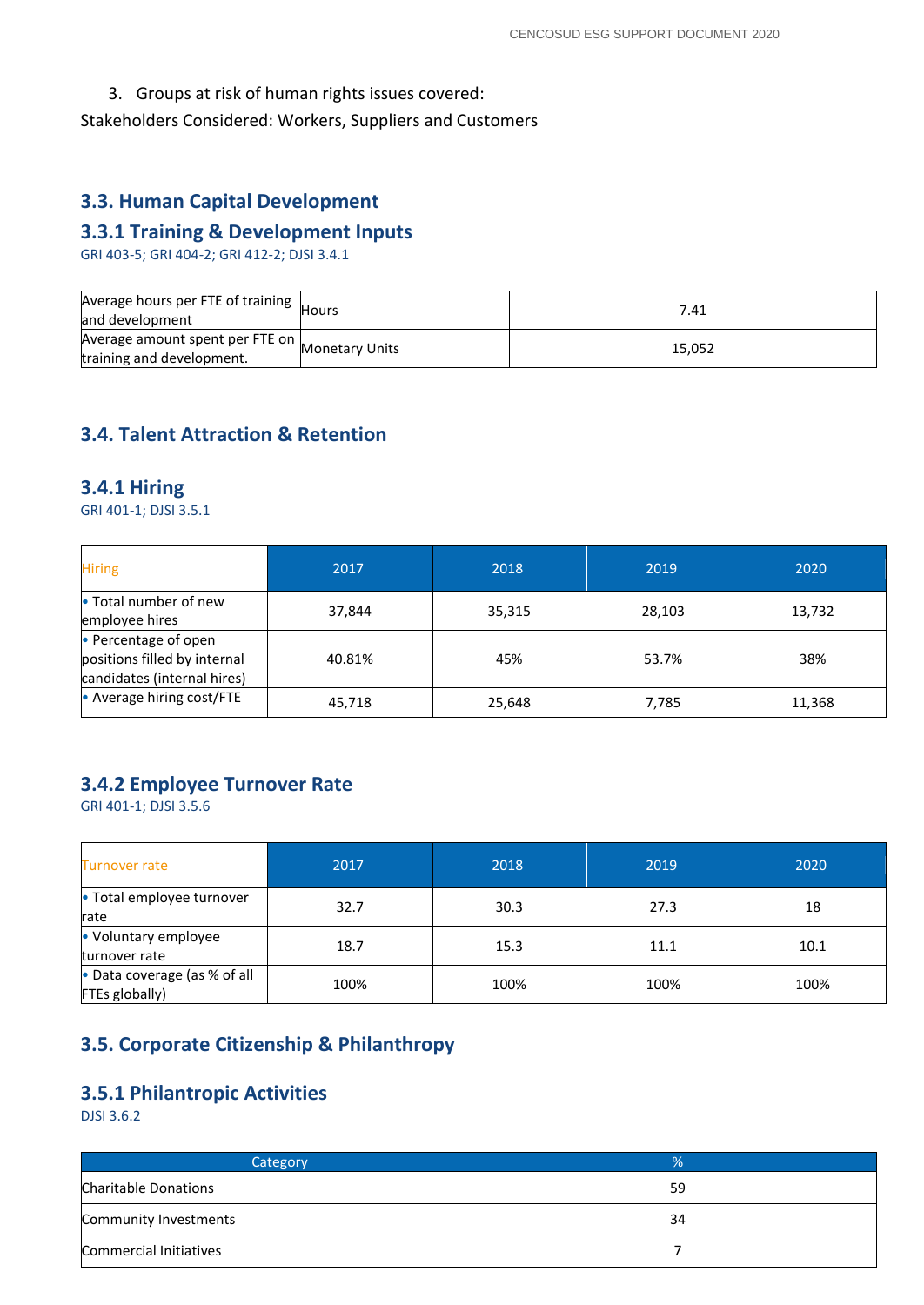## **3.5.2 Philantropic Contributions**

DJSI 3.6.3

| <b>Type of Contributions</b>                                                       | CLP S       |
|------------------------------------------------------------------------------------|-------------|
| Cash contributions                                                                 | 422,246,244 |
| Time: employee volunteering during paid working hour                               | 2,910,720   |
| In-kind giving: product or services donations,<br>projects/partnerships or similar | 769,123,273 |
| Management overheads                                                               | 106,385,600 |

#### **3.6. Occupational Health & Safety**

#### **3.6.1 Fatalities**

GRI 403-9; DJSI 3.7.2

| <b>Fatalities</b> | 2017 | 2018 | 2019 | 2020     |
|-------------------|------|------|------|----------|
| • Employees       |      |      |      | <b>.</b> |

#### **3.6.2 Lost-Time Injury Frequency Rate (LTIFR) – Employees**

GRI 403-9; GRI 403-10; DJSI 3.7.3

| <b>LTIFR</b>                                                      |                             | 2017  | 2018  | 2019  | 2020  |
|-------------------------------------------------------------------|-----------------------------|-------|-------|-------|-------|
| • Employees                                                       | n/million hours<br>worked   | 22.19 | 18.97 | 12.21 | 10.95 |
| • Data coverage (as %<br>of employees,<br>operations or revenues) | percentage of:<br>Employees | 100   | 100   | 100   | 100   |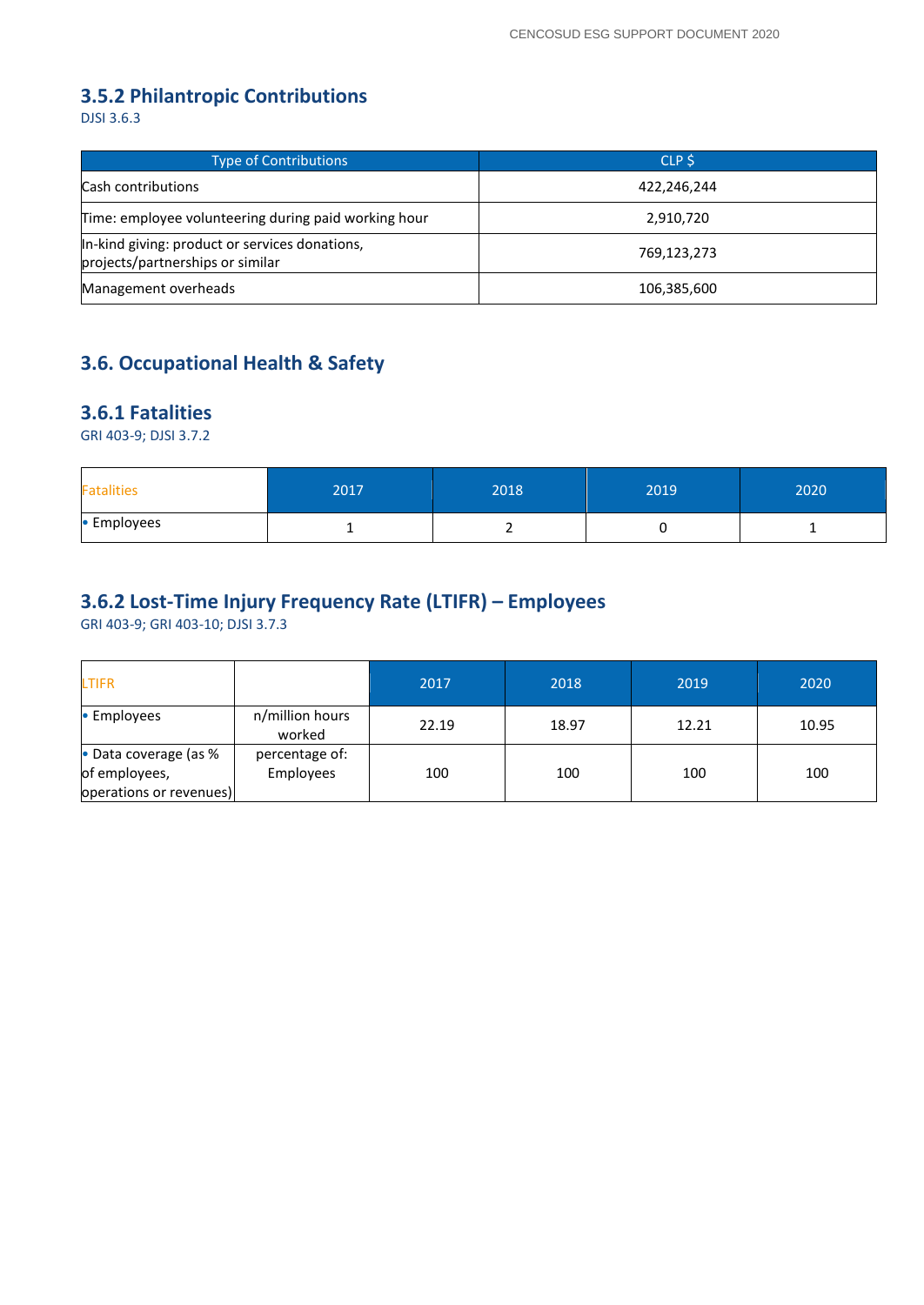# 04. Verification Letter

# Deloitte.

#### INDEPENDENT VERIFICATION LETTER OF INDICATORS OF THE ESG SUPPORT DOCUMENT 2020

Ms María Soledad Fernández Investor Relations and Sustainability Manager CENCOSUD Present

Of our consideration:

We have reviewed the following aspects of the ESG Support Document 2020

#### Scope

Limited assurance engagement of the adherence of the contents and indicators included in the ESG Support Document 2020 to the Global Reporting Initiative (GRI) Standards, regarding the organization's profile and material indicators arising from the materiality process that the Company carried out following said Standards related to the economic, social, and environmental dimensions.

#### Standards and verification processes

We have carried out our task in accordance with the guidelines of the International Standard on Assurance Engagements Other than Audits or Reviews of Historical Financial Information (ISAE 3000) issued by the International Auditing and Assurance Standard Board (IAASB) of the International Federation of Accountants  $(IFAC).$ 

Our verification work consisted in reviewing the evidence provided by the business units of CENCOSUD, which have been involved in the process of making this Report, which supports the information written in the Report, as well as in the application of analytic procedures and verification tests, which are described in the following items:

Meetings with key managers, responsible for the information described in the CENCOSUD report.

- $\sqrt$  Analysis of the adaptation of the contents of the ESG Support Document 2020 to those recommended by the GRI Standard in its Essential compliance option, and verification that the verified indicators included in this Report correspond to the protocols established by said standard and are justified indicators not applicable or not material.
- $\sqrt{}$  Verification that the verified indicators included in this Report correspond to the protocols established by said standard.
- $\sqrt{}$  Verification through revision tests of the quantitative and qualitative information, corresponding to the indicators of the GRI Standard included in the ESG Support Document 2020, and its adequate compilation from the data provided by the CENCOSUD information sources.

#### **Conclusions**

 $\sqrt{}$  The verification process was carried out based on the GRI indicators included in the 2020 version of the ESG Support Document. The reported and verified indicators are indicated in the following table: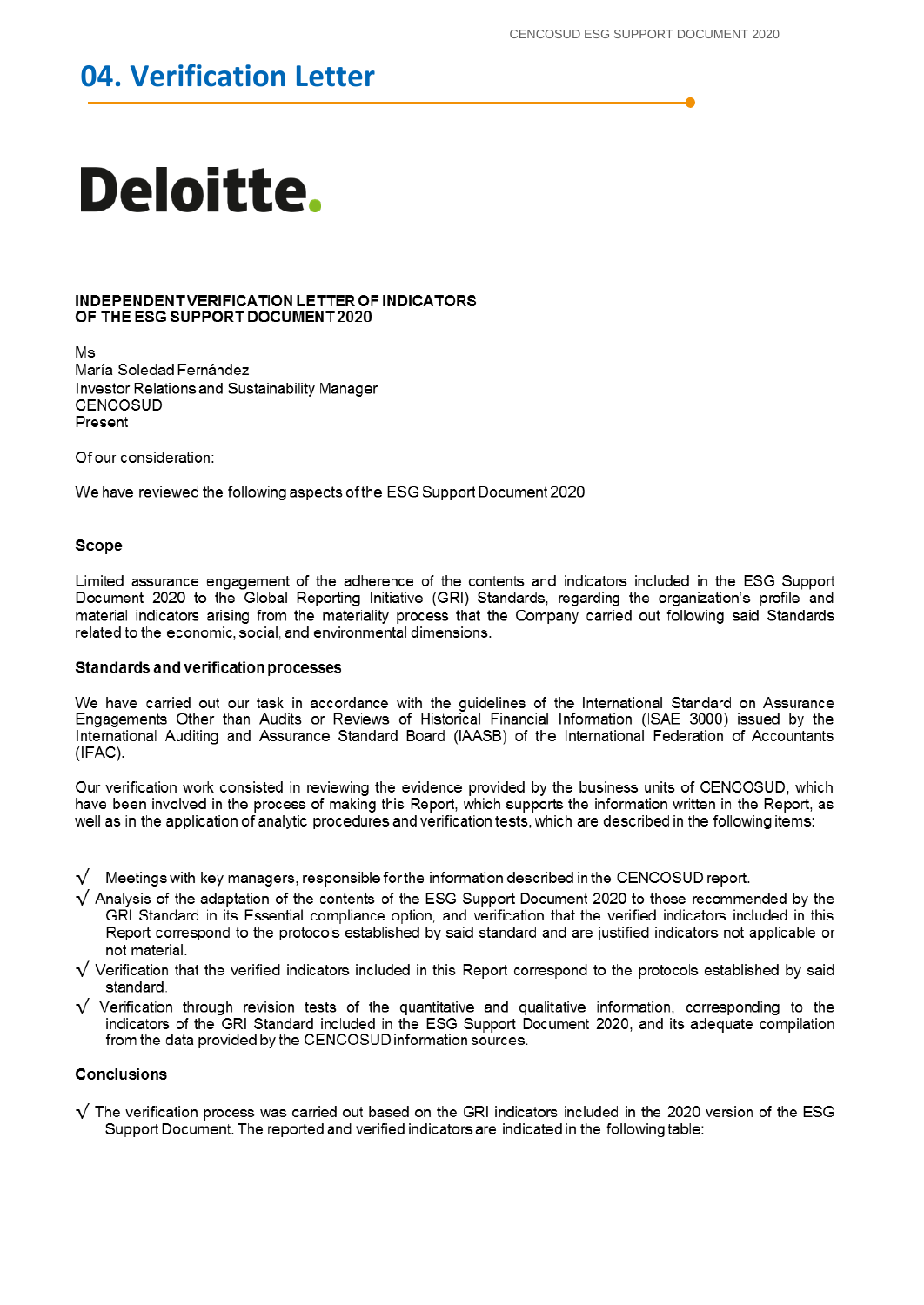| <b>General Contents</b>    |           |        |           |           |           |           |           |           |        |           |
|----------------------------|-----------|--------|-----------|-----------|-----------|-----------|-----------|-----------|--------|-----------|
| $102 - 8$                  | 102-15    | 102-16 | 102-17    | 102-19    | 102-20    | 102-21    | 102-22    | 102-24    | 102-29 | 102-30    |
| 102-35                     | 102-41    | 102-42 | 102-43    | 102-44    | 102-45    | 102-46    | 102-47    |           |        |           |
| <b>Management Approach</b> |           |        |           |           |           |           |           |           |        |           |
| 103-1                      | 103-2     | 103-3  |           |           |           |           |           |           |        |           |
| <b>Especific Contents</b>  |           |        |           |           |           |           |           |           |        |           |
| $201 - 1$                  | $201 - 2$ | 205-2  | 205-3     | 207-2     | 207-4     | $301 - 1$ | $301 - 2$ | $301 - 3$ | 302-1  | 302-2     |
| $302 - 3$                  | 302-4     | 302-5  | $303 - 1$ | $303 - 2$ | $303 - 3$ | $303 - 4$ | $303 - 5$ | 304-1     | 305-1  | $305 - 2$ |
| $305 - 3$                  | 305-5     | 305-6  | $306 - 1$ | $306 - 2$ | 306-3     | 306-4     | 306-5     | 307-1     | 308-1  | 308-2     |
| 401-1                      | 401-2     | 401-3  | 403-5     | 403-6     | 403-9     | 403-10    | 404-1     | 404-2     | 404-3  | 405-1     |
| 405-2                      | 406-1     | 407-1  | 408-1     | 409-1     | 410-1     | 412-1     | 412-2     | 412-3     | 413-1  | 414-1     |
| 414-2                      | 415-1     |        |           |           |           |           |           |           |        |           |

 $\sqrt$  Regarding the verified indicators, we can affirm that no aspect has been revealed that would make us believe that the ESG Support Document 2020 has not been prepared in accordance with the GRI Standard in the aspects indicated in the scope.

#### Responsibilities of the management of CENCOSUD and Deloitte

- The preparation of the ESG Support Document 2020, as well as its content, is the responsibility of CENCOSUD, which is also responsible for defining, adapting and maintaining the management and internal control systems from which the information is obtained.
- Our responsibility is to issue an independent report, based on the procedures applied in our review.
- We have carried out our work in accordance with the independence standards required by the IFAC Code of Ethics.
- The verification conclusions made by Deloitte are valid for the latest version of the chapters sent from the ESG Support Document 2020 in our possession, received on 24/06/2021.
- The scope of a limited security review is substantially less than that of a reasonable security review or audit, therefore we do not provide an audit opinion on the ESG Support Document 2020.

Fernando Gaziano Partner July 05, 2021